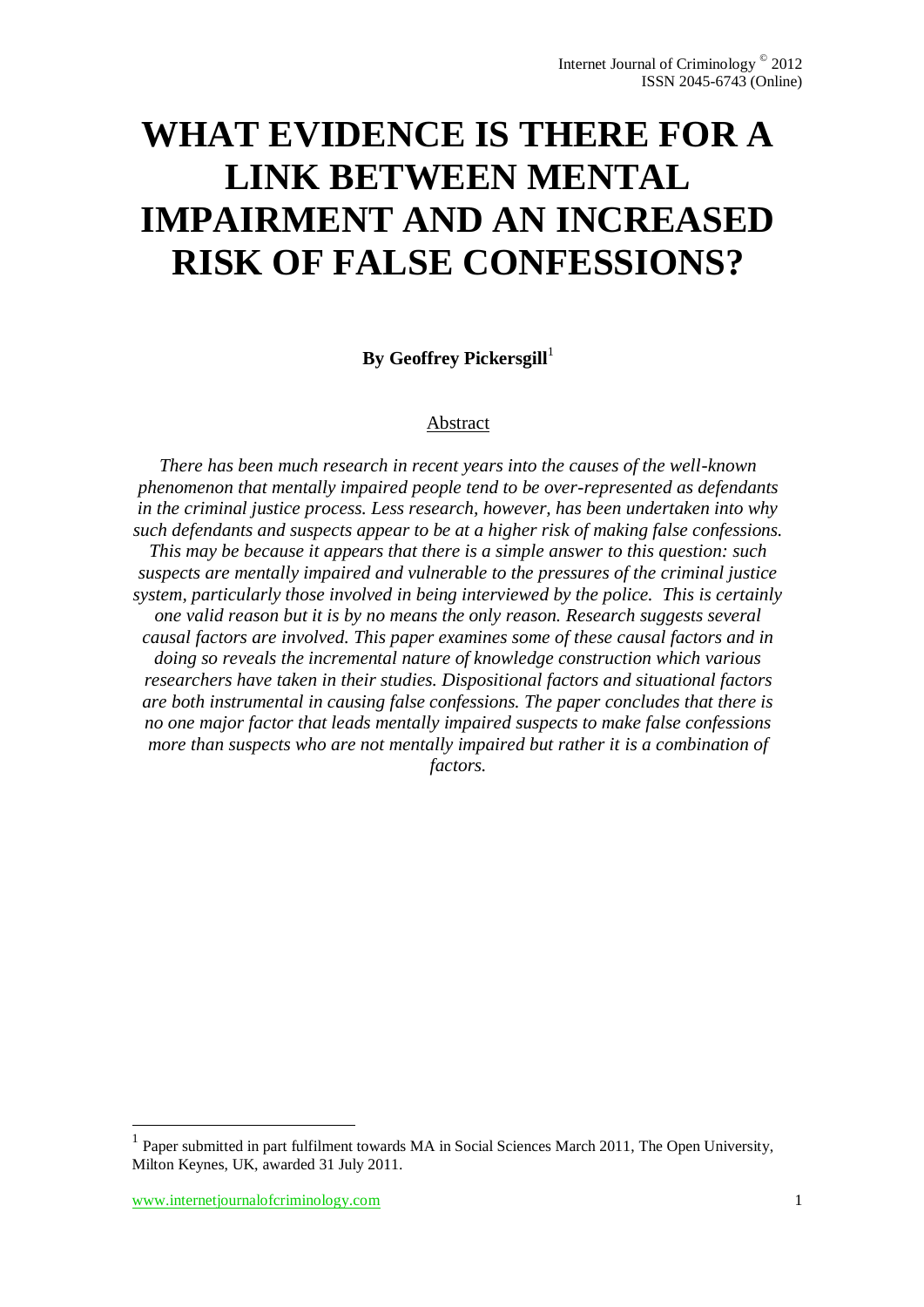### Background

 It can be said that most people would believe that it would not be possible for an innocent person to make a false confession that they had committed a crime. However, there is much academic research on the topic which shows that it *is* possible for an innocent person to be made to believe that they had, indeed, committed a crime and for them to then make a false confession. (Henkel and Coffman, 2004, p.568) Drizin and Leo (2004) found that the number of reported miscarriages of justice in the USA due to false confessions were only the 'tip of the iceberg'. (Drizin and Leo, 2004, p.919) Redlich, et.al. (2009) conclude that false confessions '… are not unfortunate anomalies in the criminal justice system but rather are unfortunately common.' (Redlich et.al. 2009, p.89) The result is that the mentally ill, particularly, are '...overrepresented in the criminal justice system and over-represented among proven false confessors.' (Ibid., p. 79) For, research by Teplin (2000) found that 'the probability of arrest was 67 times greater for persons who demonstrate symptoms of mental illness compared with those without such symptoms.' (in Redlich, 2004, p.19)

 The benchmark for recent research into all aspects of false confessions has been a study by Kassin and Wrightsman in 1985. (Kassin and Wrightsman, 1985). Their study proposed three types of false confessions – voluntary, coerced compliant and coerced internalised. (Kassin and Wrightsman, 1985) Drizin and Leo, et.al. (2004) use Kassin and Wrightsman's framework and argue that a suspect who has a mental impairment, such as a mental illness or a degree of mental retardation, is more likely to make a false confession than a suspect who has no such impairment. (Drizin and Leo, 2004, p.968) Furthermore, they argue that suspects with a mental impairment can be found making false confessions in all three typologies of false confessions identified by Kassin and Wrightsman. (Ibid.,p.968)

 Other key researchers on this topic are Cloud et.al.,(2002), who examined the general vulnerabilities of mentally retarded suspects, Fulero and Everington (1995) on how mentally impaired suspects have difficulty in understanding their rights and legal proceedings, Kassin, (2008) on the role of dispositional vulnerabilities, Gudjonsson, et.al., (2004) on psychotic personality, Viljoen,et.al., (2002) on competency to stand trial, Kassin and Gudjonsson, (2004) with a wide-ranging qualitative review paper, Redlich (2004) on the police interrogation process and more research on this theme by Kassin, Drizin, Grisso, Gudjonsson, Leo and Redlich (2009). Additional research by Viljoen, Roesch and Zapf (2002) shows how the incidence of making false confessions increases with the severity of a person's psychotic symptoms. (Viljoen, et.al., 2002)

 It will be shown that there are not just one or two causes which make suspects with a mental impairment much more likely to make false confessions. Rather, there are often several causes which act in combination that create the conditions conducive to eliciting false confessions. Furthermore, it will be shown that what counts as knowledge is always contested. (Open University, D821,Week 1)

#### Evaluation

 Kassin and Kiechel's (1996) positivist, empirical study, highlights how important it is to recognise the situatedness of knowledge and research. (Kassin and Kiechel, 1996) This situated relationship between knowledge and research has been described as, 'inescapably shaped by the constraints, norms, values preconceptions and taken-for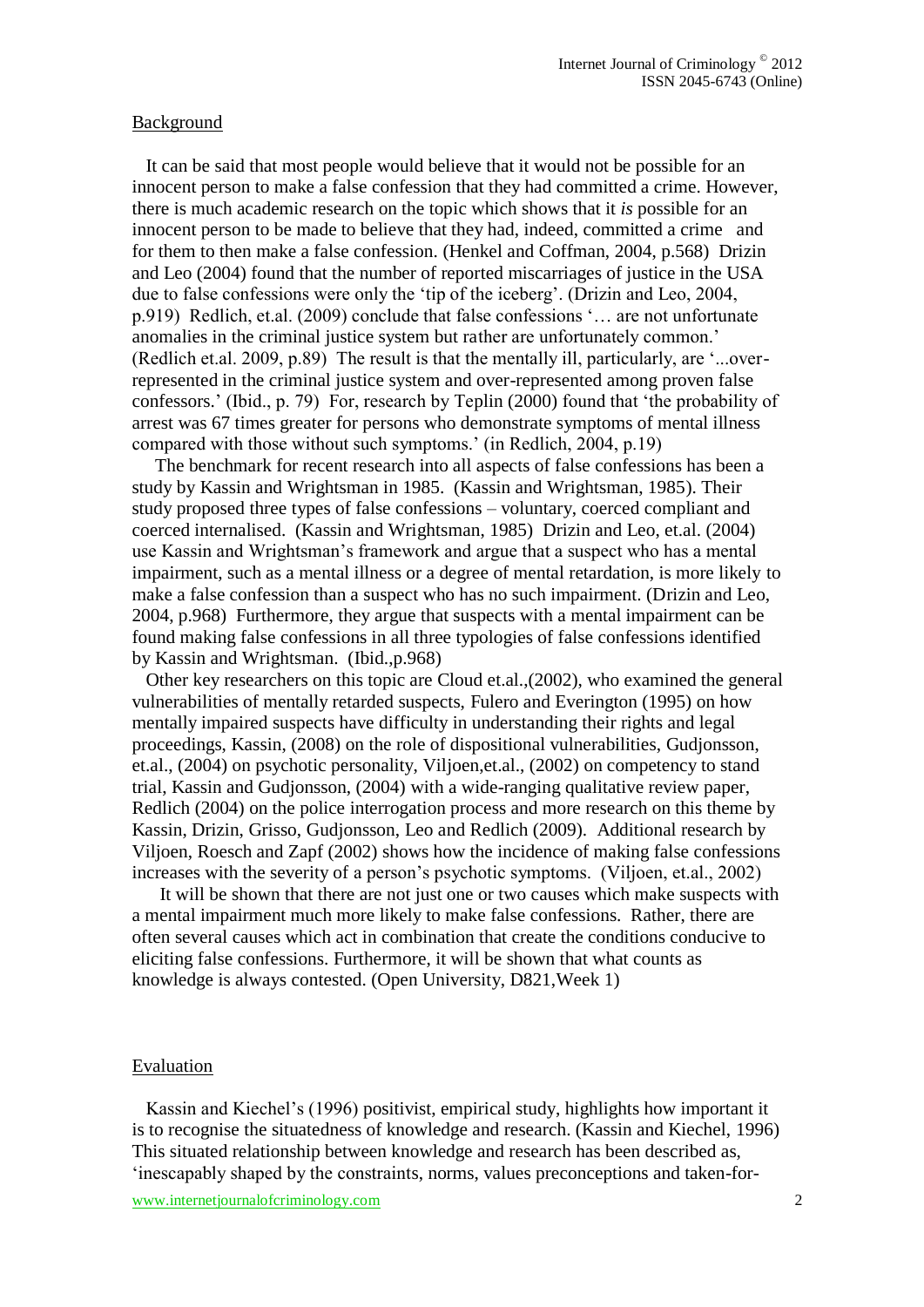granted practices of the social worlds from which they emerge...' (Open University, D821, Week 5) In contrast to Kassin and Kiechel's positivist approach to knowledge, what counts as knowledge, for Henkel, are not the results of a laboratory experiment, but a qualitative technique where subjective traits, such as a person's imagination, emotions and meanings are seen as the main driving forces in the cognitive processes that create false memories and, ultimately, produce false confessions from innocent suspects. (Henkel and Coffman, 2004, p. 570) Positivists would reject such objects of enquiry as not valid for research. From an Idealist perspective, however, they are legitimate objects of study and are valid sources of knowledge. For, Idealists argue that 'reality can only be understood as a construct of the human mind.' (OU, D821, 2011, Week 6)

 However, to illustrate the complexity of epistemological issues, Henkel's work can also be viewed through an Interactionist lens; Interactionism is one type of Idealism where the subject and object of the social research are confused and where the world we are studying is produced through our interactions. For example, there is an emphasis in Henkel's work on the authority they give to qualitative research studies of people's meanings of events and the different ways in which people interact and communicate with each other. An example of this may be the manner in which police interrogations of suspects are carried out and how they can lead to the creation of false memories in innocent suspects' minds and their subsequent making of false confessions through techniques such as the manipulation of items of evidence, words, phrases, and subjective opinions. (Henkel, 2004, p.572)

 Unscrupulous police may see this as an opportunity to 'stitch-up' a vulnerable suspect with a false confession. For, research by Finlay and Lyons (2002) has shown that stressful environmental factors, such as being interviewed in a Police Station, can have a causal effect on mentally ill or retarded suspects making false confessions as they are willing to say 'yes' to any question put to them by the police so that they can escape the barrage of questions and flee the Police Station (or so they believe). (Finlay and Lyons, 2002) Furthermore, it can be argued that, the fact that it is legal for police in most US States to use 'trickery and deception' when interviewing suspects effectively encourages false confessions from vulnerable suspects. (Kassin, 2008, p.250) As Kassin, et.al. put it, 'There is strong consensus…that individuals with cognitive impairments or psychological disorders are particularly susceptible to false confession under pressure.' (Kassin, 2009, p.46)

 It might also be argued that there is an element of Realism in Henkel's work in that they acknowledge, through their epistemology and their methodology, that they are studying the 'real world' out there and an 'open' and complex world that cannot easily be reduced (Reductionism) to the 'simple' level of a closed, measurable, quantifiable and testable laboratory experiment (Empiricism and Positivism).

 The fundamental question of whether mentally impaired suspects are fit or not to be interviewed is one which researchers Fulero and Everington's examined in their 1995 article using a positivist epistemology and an empirical methodology. (Fulero and Everington, 1995) They discovered that mentally retarded defendants in the USA, were often found to be incapable of understanding their basic civil rights – their Constitutional Rights in the USA to remain silent under police questioning and not to incriminate themselves (Miranda Rights). (Ibid., p.533)

 Fulero and Everington's (1995) methodology used measuring scales originally developed by Grisso (1981) to measure the competency of juveniles to wave their Miranda Rights. This shows how approaches to knowledge can be incremental and how researchers' epistemologies are incremental, building on previous researchers'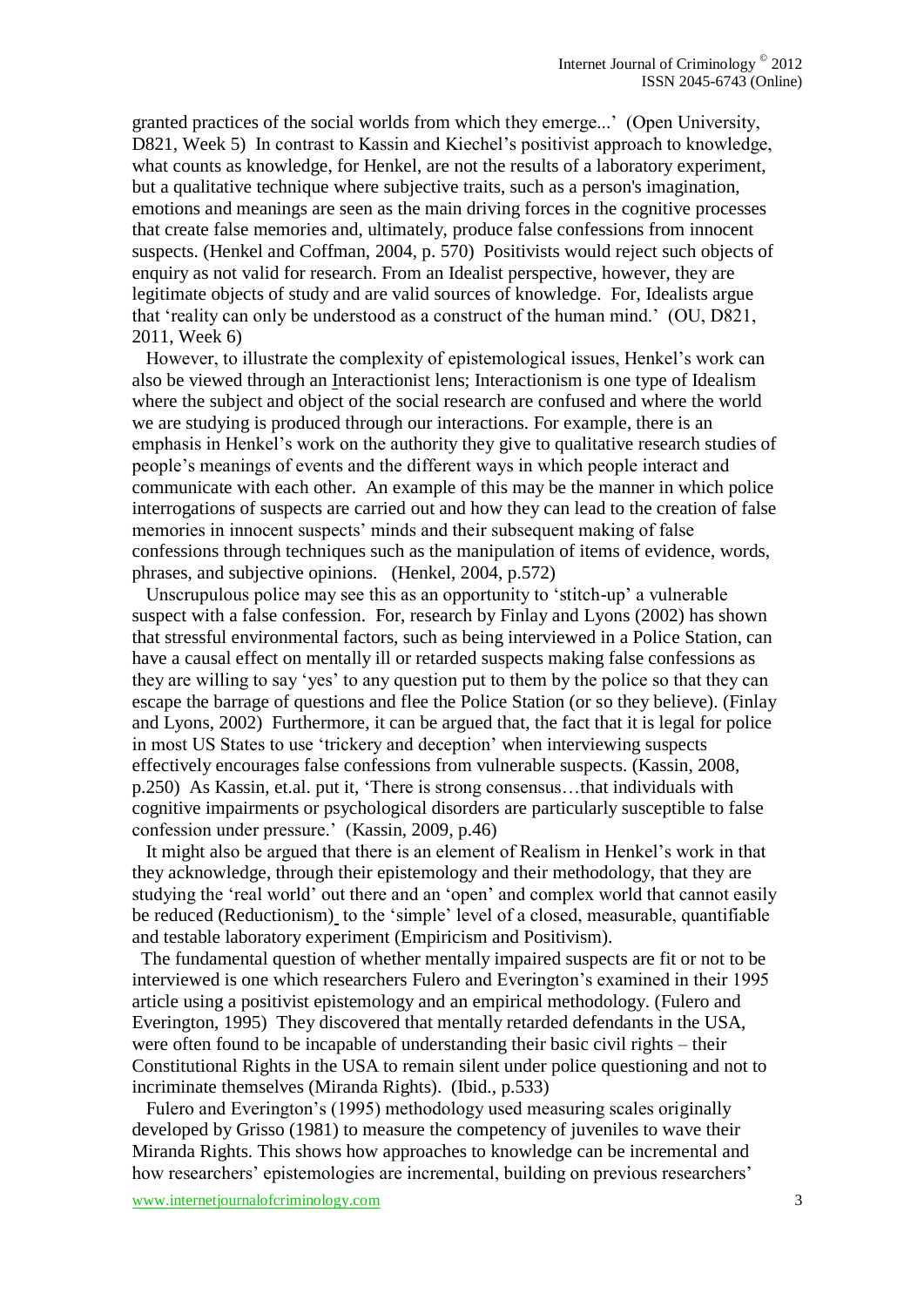work. (Open University, D821, Week 5) Two samples of mentally retarded adult participants were tested and compared to Grisso's samples of participants of juveniles and adults. Fulero and Everington's research found that both samples ' scored substantially lower on measures of Miranda comprehension than Grisso's.' (Fulero and Everington, 1995, p.533) This suggests that the data 'raise strong concerns about the ability of many such defendants to make intelligent Miranda waivers.' (Ibid., p.533)

 Later research by Redlich, et.al in 2009, confirmed another finding of Fulero's research that mentally impaired suspects' previous experience of the criminal justice process was also a major cause of them making false confessions. (Redlich et.al. 2009, p.82) That is, where suspects in the USA plead guilty of a crime they have not committed or make a false confession in order that they can escape the immediate stressful, interrogative environment of police questioning and hasten the police and court procedures to secure a more lenient sentence. (Ibid., p.82) However, Redlich's findings contrast with Kassin and Gudjonsson's earlier review of the literature in 2004 which found that all the research literature agreed that there were many causes of false confessions made by mentally impaired suspects and they concluded that the key to understanding this phenomenon was a combination of interacting causes. (Kassin and Gudjonsson (2004), p.51)

 Kassin and Gudjonsson's (2004) qualitative review article begins by reaffirming the findings from Fulero and Everington (2004) that adults who are mentally retarded 'do not comprehend their rights as fully or know how to apply them' as well as nonretarded individuals. (Kassin and Gudjonsson, 2004, p.39) As they put it, '... this phenomenon occurs in different ways and for different reasons... it is also clear that certain dispositional and situational factors increase both interrogated influence in general and the risk of false confessions in particular.' (Kassin and Gudjonsson, 2004, p.51) In other words, there are both internal and external causal factors that increase the likelihood of a suspect with a mental impairment making a false confession. There are many of both kinds of factors and only a few of the major ones will be described in this paper because covering each and every one of them would go beyond the parameters of this work. This selection process, in itself, is another indication of how what counts as 'knowledge' for some people may not count as knowledge for others. (Open University, D821, Week 1)

 Kassin and Gudjonsson (2004) describe how mentally impaired suspects are affected by the need to be seen to comply with authority, much more so than suspects without any mental impairment. (Ibid., p.51) Compliance is an important causal factor in false confessions because, as they put it, 'individuals prone to compliance in social situations may be particularly vulnerable in the interrogation room.' (Ibid., p.51) Furthermore, psychologists have noted that people with a mental illness or a mental retardation have much more compliant personalities. (Redlich, 2004, p.20) As Kassin and Gudjonsson (2004) put it, 'Some people are more vulnerable than others to respond with compliance or suggestibility to interrogative pressure.' (Ibid., p.51) They describe the two major psychological scales used in measuring degrees of compliance and suggestibility in laboratory experiments. (Ibid., p.51) These are, the Gudjonsson Compliance Scale (GCS) and the Gudjonsson Suggestibilty Scales (GSS1 and GSS2). (Ibid., p.51) By describing these quantitative instruments in detail and the respective research studies, in the middle of a qualitative paper, the researchers illustrate, again, the fluid and contested nature of knowledge and how knowledge can mean different things to different people. (Open University, D821) For, a research paper on false confessions based on the 'gold standard' of objectivity with scientific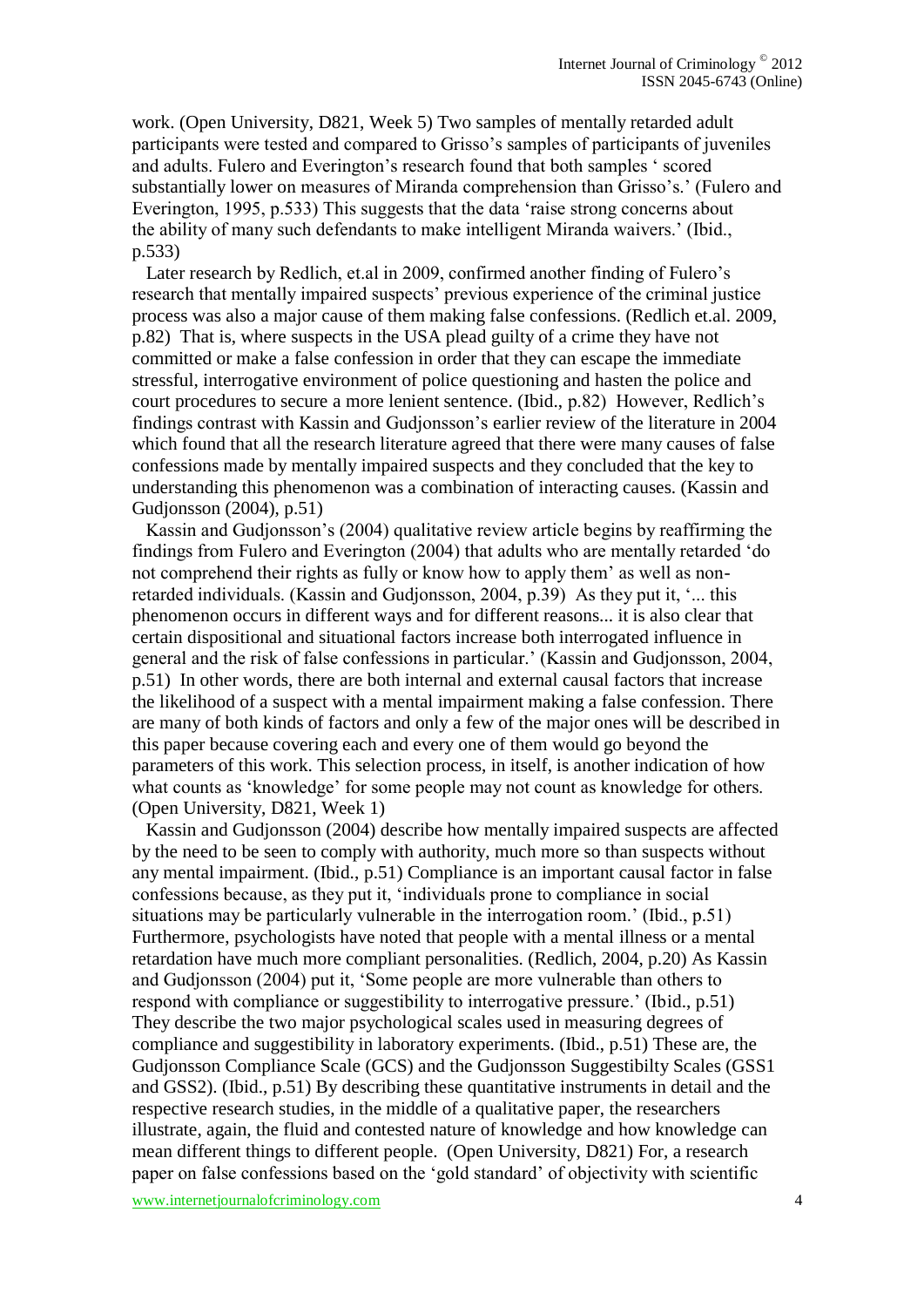experiments, such as that by Kassin and Kiechel (1996), may be more acceptable and valid as 'knowledge' to an academic audience of a certain 'hard science' persuasion than a research paper where a more qualitative and subjective approach has been taken.

 Kassin and Gudjonsson (2004) refer to research studies conducted in England by Gudjonsson and Henry (2003) and in the USA by Everington and Fulero (1999) which 'both found that people who are mentally retarded as a group scored significantly higher than average on the GSS measure of interrogative suggestibility.' (Kassin and Gudjonsson, 2004, p.53) This suggests that suspects who have some kind of mental impairment have 'heightened suggestibility in response to misleading information, which can increase the risk of internalised false confessions....to police during interviews and interrogations.' (Ibid., p.53)

 Previous research by Viljoen, Roesch and Zapf in 2002 had found that suspects with severe psychotic illnesses such as schizophrenia are also much more likely to make false confessions than others. (Viljoen, et.al., 2002, p.497) Viljoen's (2002) study is a positivist and scientific piece of research using a survey and experiments involving a 'structured diagnostic technique' to assess mental illness rather than using diagnoses of participants made by third parties. (Viljoen, et.al., p.484) Here,Viljoen was improving on the methodology used in previous research and was following the recommendations made by Hoge,et.al., (1997) in their suggestions made in their paper for future research. (in Viljoen, 2002, p.484) This shows, once again, how knowledge and its epistemology are incremental. (Open University, D821, Week1) That is, the way in which one researcher tackles an issue often builds on the research from a previous researcher, adding new dimensions to the topic.

 Viljoen's main finding was that defendants on trial in the USA had 'broad types of psychotic disorders (and) demonstrated high levels of impaired legal abilities in comparison to non-psychotic defendants.' (Ibid.,p.497) Taking a Spinozan perspective, it can be argued that there is a clear need for flexible boundaries regarding special protections, in law, targeted specifically at suspects with the more serious psychotic disorders because, as the research shows, suspects with psychotic disorders are more likely not to understand their legal rights and to waive their right to remain silent, for example, and make a false confession. (Ibid., p.500)

 These ethical and legal codes which Police in England and Wales follow from PACE and PEACE, where suspects with a mental impairment can only be interviewed in the presence of an 'Appropriate Person,' can be viewed from a deontological perspective. This is evidently a rules and regulations bound Kantian perspective but it also highlights the dynamic nature of ethical issues in general and the need to constantly review and rewrite those codes in the light of developments in modern society for what counts as knowledge is constantly changing. That is, ethical codes of conduct are not set in stone. They need constant revision. From this ever-changing perspective then, this is not so much a deontological issue but more a Spinozan, emergent one. For, it can be argued, ethical guidelines cannot be rigidly imposed on researchers from above but instead they need to emerge out of the everyday encounters and interactions between the participants.

 Further support for Viljoen's findings that people with severe psychotic disorders have a high incidence of making false confessions comes from the work by Gudjonsson,et.al. (2004). In this study of University students in Iceland, Gudjonsson replicated a previous study about personality factors and their relationship to false confessions. This illustrates the value of research carried out with a scientific and objective 'gold standard' methodology and how it can be reproduced to the same standard by other researchers. This is a fundamental advantage of the scientific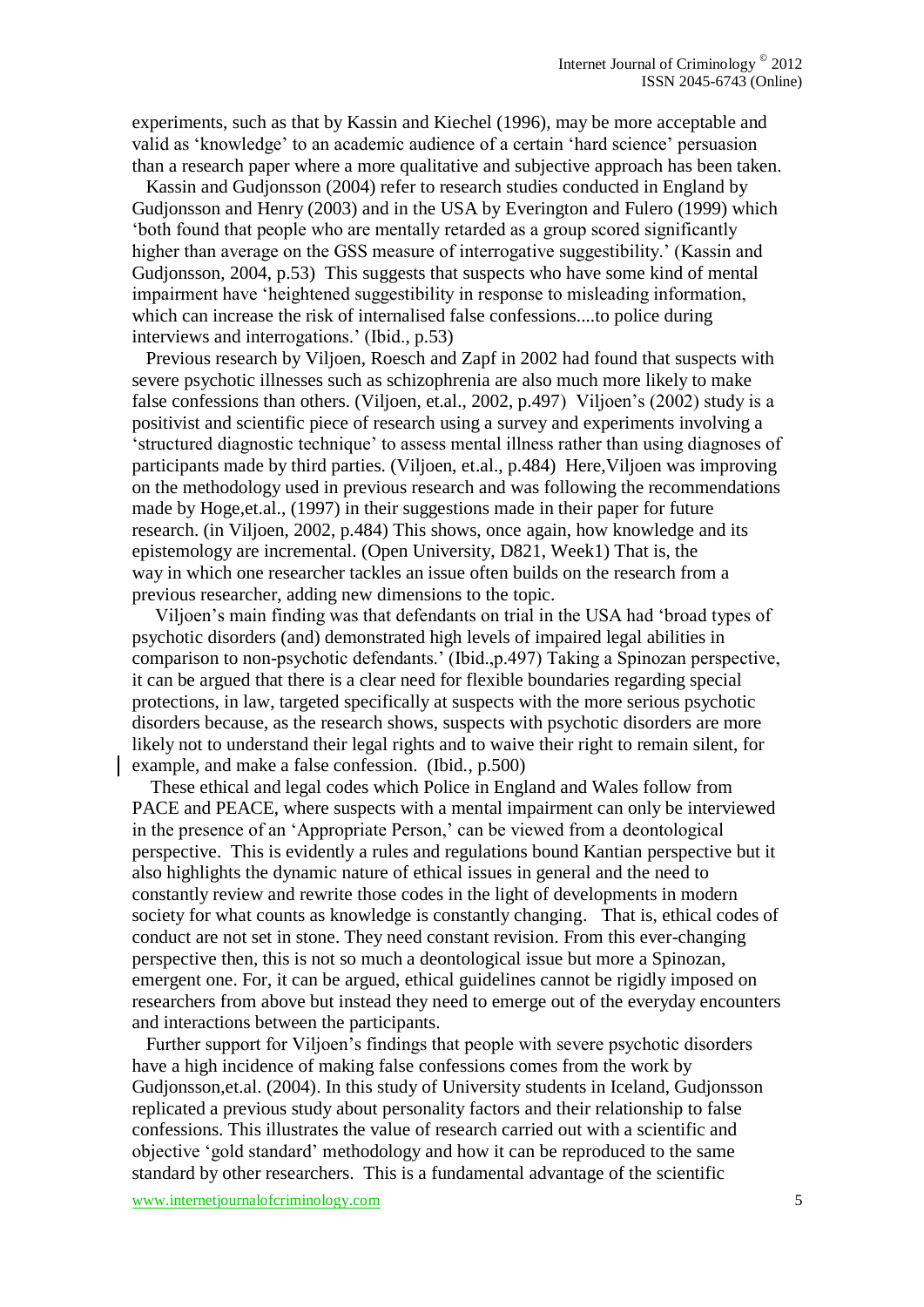method where the principles of replication and falsifiability apply, as noted in the D821 course literature. (Open University, D821) Gudjonsson's work confirmed the hypothesis that antisocial personality characteristics and 'active involvement in criminal behaviour' were 'the most significant predictors' of false confessions. (Gudjonsson, 2004 , p.125) However, her research also discovered that abnormal personality traits together with a history of high psychoticism were also 'highly predictive of who makes false confessions and false denials.' (Gudjonsson, 2004, p.133)

 One particular case of note involving a wrongful conviction involving eliciting a false confession from a mentally impaired suspect was that of Stephen Downing. Downing was eventually released after serving 27 years in prison and received substantial compensation payments. (Roberts, 2008; MailOnline, 2006) Taking Kassin's (2009) academic article on police-induced confessions and comparing its epistemological approach to that of two tabloid newspapers illustrates the different ways in which knowledge construction is formed.

 Kassin, et.al. article (2009) strengths lie in the facts that it is an up-to-date review of the literature on the topic, in an authoritative peer-reviewed and respected journal by a group of academics of international repute. (Kassin, 2009) It is a detailed review and analysis which is objective, valid and bias-free and meets the high standards of writing, analysis and presentation expected of an authoritative piece of work aimed at an academic audience. However, the tabloid newspapers' approach to knowledge is completely different to that of Kassin (2009).

 A major ethical concern with the MailOnline article is the way in which such a vulnerable person as Mr Downing is depicted. The other tabloid paper's reporting of the Downing case, 'The Daily Mirror', ridicules his lifestyle after his release and questions his mental state. (Roberts, 2008) The stories appear to break the 'harm principle' in research where intended and unintended harm can be inflicted on participants. (Open University, D821, Ethics 1) They also show what Potter has termed a 'power imbalance' between the researcher and the researched. (Potter, 2006, p.218) Factors such as 'vulnerability', 'naivety', 'power imbalance' and the 'harm principle' can also be seen to be important in the dealings between a Police Officer and a mentally impaired suspect and may lead to false confessions.

 The MailOnline article is skewed heavily towards qualitative, subjective and valueladen concepts. It can be seen that it leans more towards a Consequentialist and Spinozan position where the Journalist and the Editor acting as 'gatekeepers' make a cost-benefit analysis of the proposed story to determine whether Potter's ideal of a balance of 'minimal harm with maximum benefit' can be achieved. (Potter, 2006, p.219)

#### Conclusion

 In conclusion, it can be seen that all the research literature presented in this paper indicates that there is a clear link between mental impairment and a high risk of false confessions. The key to explaining why suspects with a mental impairment are more prone to making false confessions is to view their predicament from a wide perspective. It is a combination of factors, rather than individual factors themselves, that lead to false confessions being made. These combinations act on 'the unique vulnerability' of the mentally impaired, as Leo and Drizin (2004) refer to it. (Leo and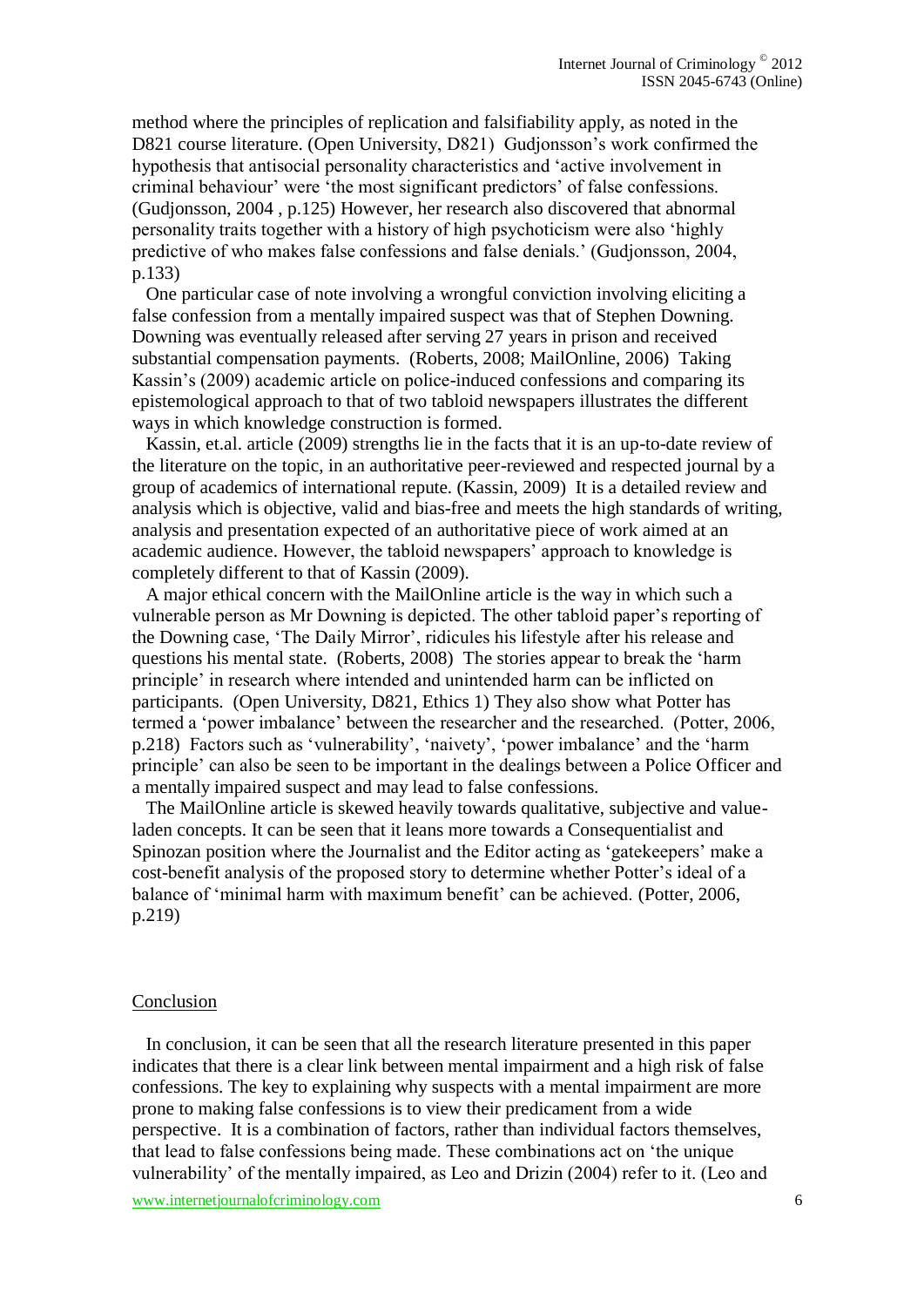Drizin, 2004, p.968) Furthermore, this is a 'unique vulnerability' which Kassin and Gudjonsson (2004) describe as a 'heightened state of malleability.' (Kassin and Gudjonsson, 2004, p.50)

 However, it is not only personal dispositional factors that are important in this analysis but also situational and environmental ones. For example, Redlich's (2004) research on police interrogations with the mentally ill shows how a stressful and confusing environment can have more of a detrimental effect on those suspects with a mental impairment than on others without such an impairment. (Redlich, 2004, p.20) In a similar way, Kassin's (2008) study shows that police in North America actively create an environment of trickery and deception around the suspect knowing that this will make 'the uniquely vulnerable' mentally impaired suspect more susceptible to making a false confession. (Kassin, 2008, p.251) Kassin and Gudjonsson's (2004) article also shows how some factors, such as compliance, can be viewed from both a dispositional and situational perspective and in so doing it illustrates how approaches to knowledge are always contested. It also gives further support to the argument that it is the interplay and combination of factors that cause mentally impaired suspects to make false confessions rather than just one or two factors. (Kassin and Gudjonsson, 2004, p. 51)

3300 words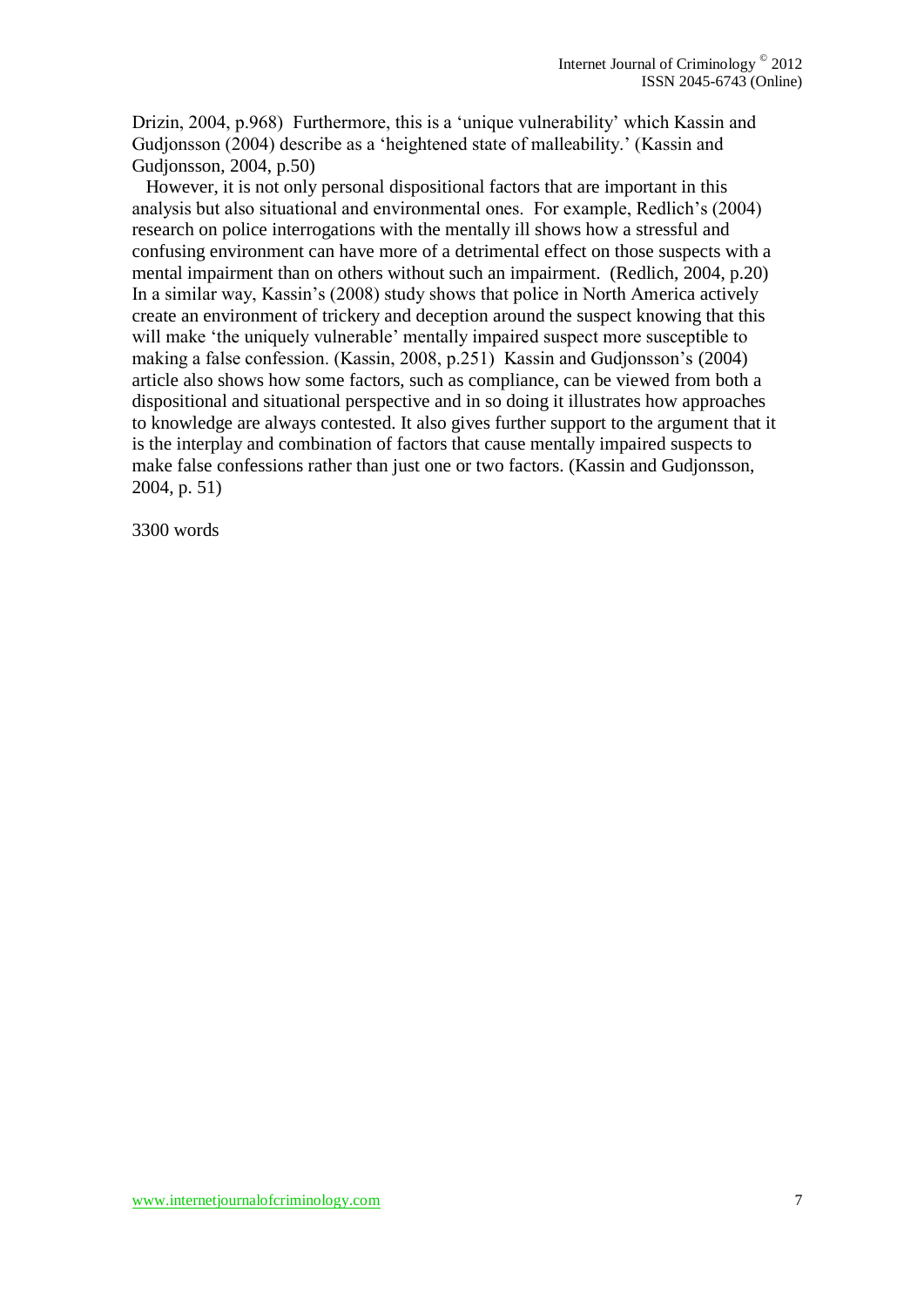## Bibliography

Cloud, M., Shepherd, G.B., Barkoff, A.N. & Shur, J.V. 'Words without Meaning: The Constitution, Confessions and Mentally Retarded Suspects.' The University of Chicago Law Review, Vol.69, No.2 (Spring 2002), pp.495-624.

Drizin, S. A. & Leo, R. A. 'The Problems of False Confession in the Post-DNA World.' North Carolina Law Review. 82, (2004): 891-1007

Finlay, W. & Lyons, E. (2002) 'Acquiesence in Interviews with People who have Mental Retardation.' Mental Retardation, 40, pp.14-29.

Fulero, S. M. & Everington, C. 'Assessing Competency to Waive Miranda Rights in Defendants with Mental Retardation.' Law and Human Behavior. Vol.19, No.5, (Oct. 1995), pp.533-543.

Gudjonsson, G.H., Sigurdsson, J.F. & Einarsson, E. 'The Role of Personality in Relation to Confessions and Denials.' Psychology, Crime and Law, (June, 2004), Vol. 10(2), pp.125-135.

Henkel, L. A. & Coffman, K. J. 'Memory Distortions in Coerced False Confessions: A Source Monitoring Framework Analysis.' Applied Cognitive Psychology. 18: 567-588 (2004).

Innocent.org.uk, 'Fighting Miscarriages of Justice – Stephen Downing 27 Years' Retrieved February 13, 2011, from<http://www.innocent.org.uk/index.html>

Kassin, S. M. & Gudjonsson, G. H. 'The Psychology of Confessions. A Review of the Literature and Issues.' Psychological Science in the Public Interest. Vol.5, No.2, pp. 33-67 (2004)

Kassin, S. M. & Kiechel, K. L. 'Research Paper. The Social Psychology of False Confessions: Compliance, Internalization and Confabulation.' Psychological Science. Vol.7, No.3, May (1996).

Kassin, S. M 'Confession Evidence: Commonsense Myths and Misconceptions.' Criminal Justice and Behavior (2008), 35, 1309. DOI: 10.1177/0093854808321557

Kassin, S. M. 'False Confessions. Causes, Consequences and Implications for Reform.' Current Directions in Psychological Science. 2008 Vol. 17, No.4, pp.249- 253.

Kassin, S. M., Drizin, S.A., Grisso, T., Gudjonsson, G.H., Leo, R.A. & Redlich, A.D. (2009) 'Police-Induced Confessions: Risk Factors and Recommendations.' Law and Human Behavior. Vol.34, Number 1. DOI 10.1007/s10979-009-9188-6

Kassin, S. M., & Wrightsman, L. S., (1985) 'Confession Evidence' in Kassin, S. M., & Wrightsman, L. S. (eds.) *The Psychology of Evidence and Trial Procedure,* pp. 67-94, Beverley Hills, Ca, Sage.